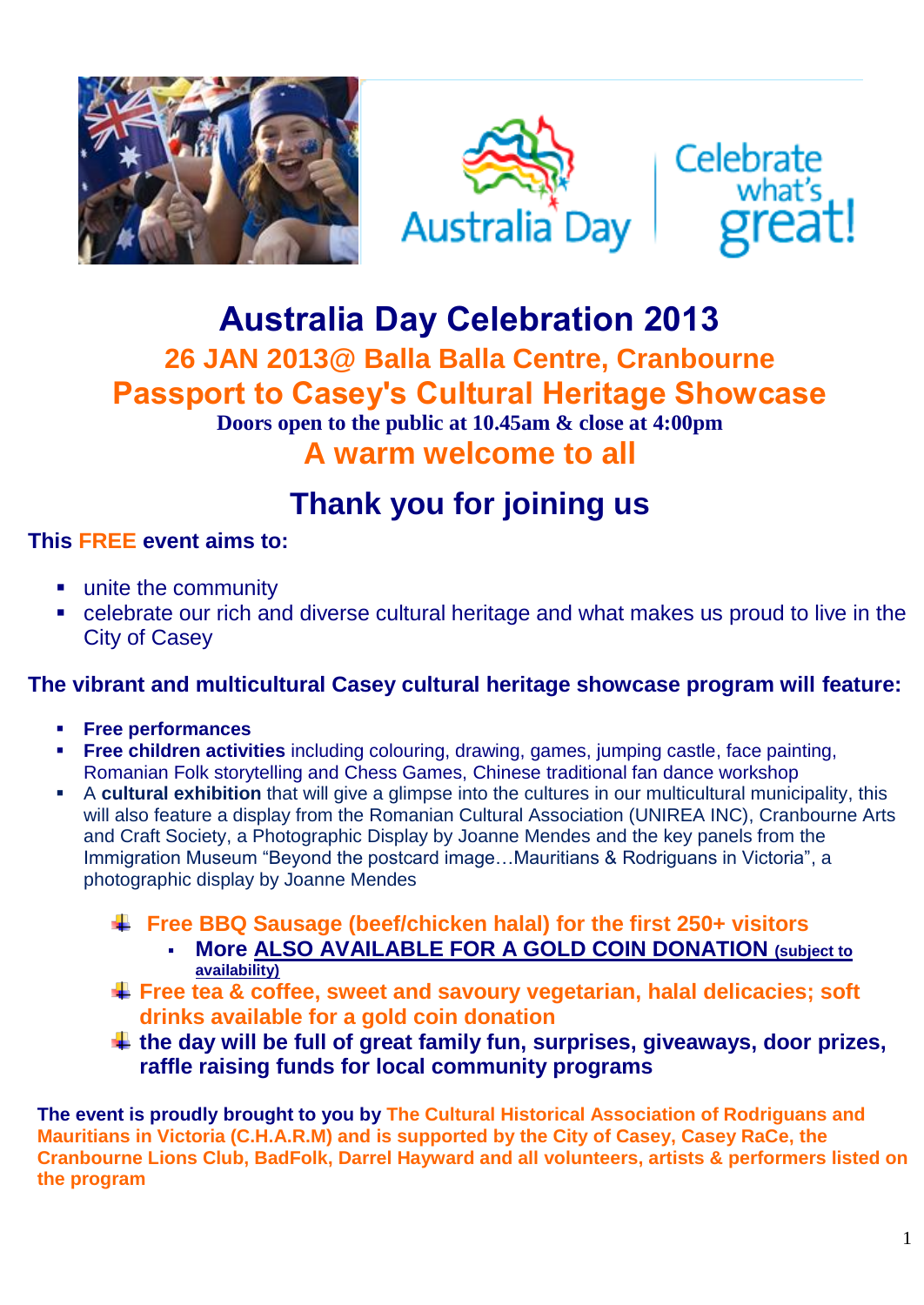## **Program**

- **Time**  11.00 *Welcome by Master of Ceremonies Address by Australia Day Ambassador- Dr Nouria Salehi OAM Australia Day Woolworths Ambassador, Mr Simon Thompson presents Australia Day Ambassador pin*
- 11.10am *Official proceedings conclude for the morning Ambassador and the Woolworths Representative mingle with the crowd (photo opportunities); refreshments will be available for guests Free finger food, BBQ sausages, coffee/tea; soft drinks will be at a gold coin donation*

#### 11.15am *Opening Act 7 Valley Ensemble – Persian Traditional Music*

- 11.40 *The Mauritian Golden Age Line Dancers - The dancers are actively involved seniors from the MAURITIAN GOLDEN AGE CLUB, they also call themselves Happy Feet Line Dancers as they are happy when they dance. They have performed at Noble Park Centenary Celebrations, the Multicultural Prime Timers events, for different clubs; they have also hosted a Line Dancing workshop during the Seniors Festival in 2010 and have been a feature act at LA FAYA, the Mauritian community festival held at Federation Square.*
- 12.00 *Nadanalaya Academy of Indian Classical Dance students of Smt. Meena Elankumaran will perform a classical Indian traditional dance, Binayagar Sthuthi*
- 12.25 *Speyside Highland Dancers A group of kids aged from 4 years to 18 years that rehearse at the Factory in Cranbourne. The group was formed to bring the Scottish Tradition of Highland Dancing to the area and is now proud to say some of their dancers train for competition, exams, concerts and fun. They are proud to have in their group many National and International Championship Title holders. Dancers are trained in traditional highland as well as modern Celtic choreography.*
- 12.40 *Chinese Fan dance – Sindy Mu, Chinese Mu Lan Fan Centre. Sindy has learnt and practiced Chinese traditional Kung Fu Dance Mu Lan series for more than 10 years and has performed many demonstrations and shared Chinese culture at various events and with various audiences. Sindy now works as an entertainer and Kung Fu dance teacher demonstrating and teaching Chinese traditional dances and sharing culture.*
- 13.00 *Brittany Leo* **Brittany Leo** *is an intense vocalist who at only 16 years of age has already performed at numerous events around Melbourne and at great venues such as The Palladium at Crown Casino, Melbourne Exhibition Centre and Bennett's Lane. Brittany is also a dancer and musician and has just completed writing and recording her debut EP with singer/songwriter Michael Paynter.*

#### 13.15 *Stephanie Bosquet - National Anthem City of Casey Mayor address and Welcome*

#### 13.30 *Oliver Thomson - I Still Call Australia Home*

*Oliver Thomson is 9 years old and has been in Australia for nearly three years since emigrating with his family from London England. He has recently moved to Narre Warren and will start attending Mary Mackillop primary in February. On advice from his school music teacher, he auditioned for the National Boys Choir of Australia where he now sings as a Junior Chorister. More recently, he took part in the 2011 Casey's Got Talent and Won the Primary School Section and the*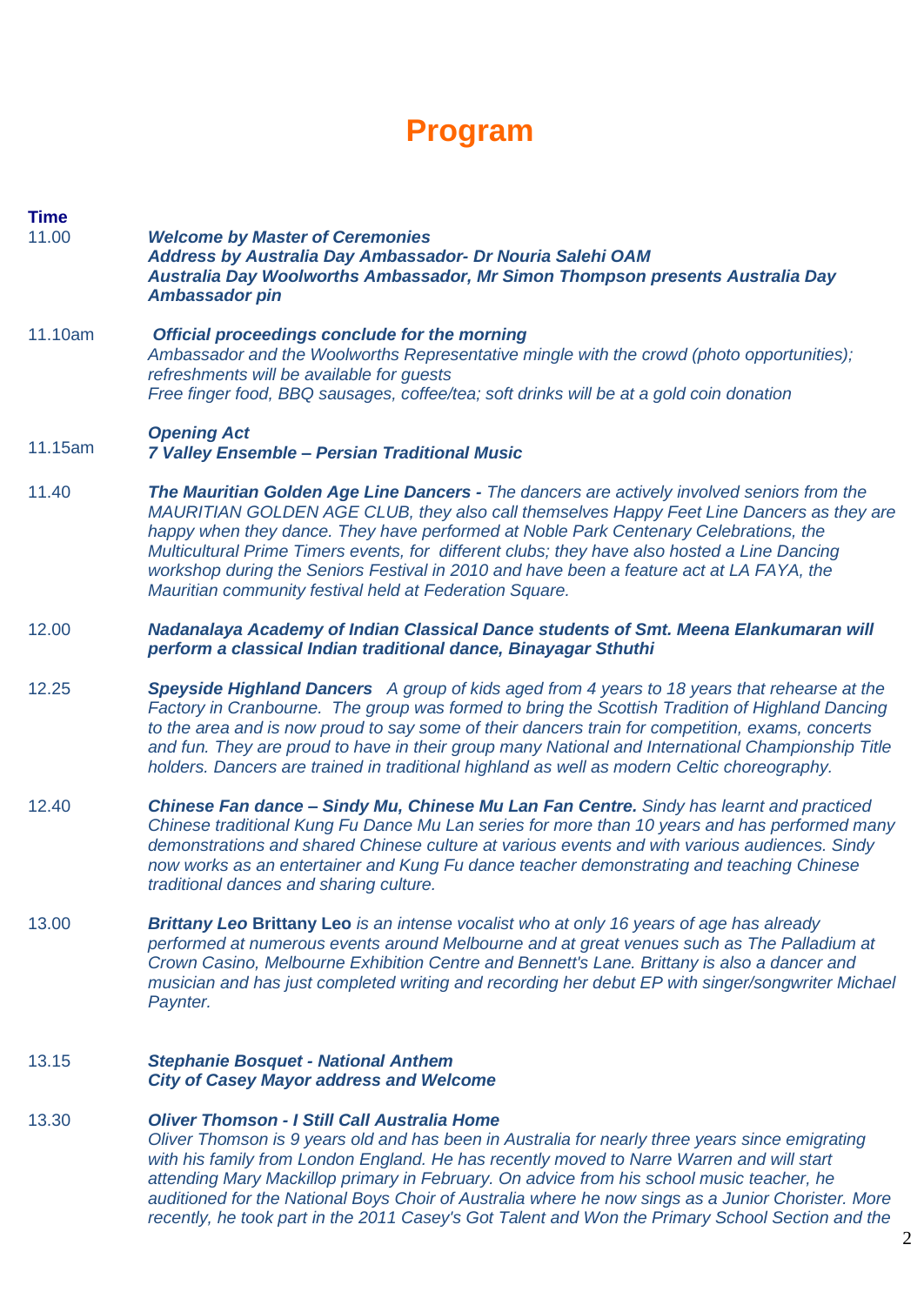*People's Choice Award and as such will be performing at the Berwick Show 2012 along with the other finalists. Oliver takes acting lessons at Screen Actor's in Mount Waverley where he enjoys working in front of the camera and has recently started to learn piano. Oliver aspires to be an Actor/Singer as he just loves to entertain.*

- 13.35 *The Romanian Cultural Association - UNIREA INC presents "Romanian Verse, Song and Dance"; this performance will showcase traditional popular costumes, poetry and joyful dance, including a wedding custom.*
- 13.55 *Kanasuk – Kanasuk (meaning sugarcane), a group of dancers and singers. They will sing and dance the "Sega" (Pronounced Saygah) the national traditional music and dance of the island where we come from the beautiful island of Mauritius.*
- 14.05 *Cranbourne Lions Concert Band –The Cranbourne Lions Concert Band is a community band with over 40 members from varied and diverse backgrounds. They play an assortment of community and municipal functions throughout the year as well as hosting the Casey Concert Band Festival in May. Events include Variety Concerts, "People in the Parks" afternoons, music festivals, Pleasant Sunday Afternoon concerts, workshops and rehearsals with college bands fostering music education, the Berwick show, Christmas Carols plus more*
- 14.45 *Badfolk - The Berwick and District Folk Club (Badfolk) is an acoustic music group which provides a performance platform for both local and international artists. Meeting every third Friday of the month at 7.30pm at The old Cheese Factory. As a nonprofit group they also support like-minded community groups*
- 15.15 *The Rodriguan Social Club of Victoria – RSCV – Traditional Rodriguan dancers The RSCV club aims at promoting the Rodriguan Culture in Victoria and also to facilitate "Rencontres" with our fellow members which currently comprise of a total of 405. Over the past years the club has, no doubt achieved an enormous growth. We have shown Victorians our beautiful and colourful culture. The club is very active and we organise a lot of events during the year. The RSCV is focused on coordinating various Social and Cultural activities. We are committed to promoting their rich culture within the Multicultural Society of Victoria. They host many fundraising events and perform at various dances, festivals such as Globe to Globe, La Faya Festivals and more*

### **Also enjoy the free Activities**

**Display by the Romanian Cultural Association (UNIREA INC) showcasing arts, crafts and traditions**

**Art & Craft Exhibition by the Cranbourne Arts & Craft Society**

**Photographic exhibition by Joanne Mendes**

### **Face Painting**

**Chess games, storytelling and other kids activities coordinated by UNIREA Volunteers**

**And more…**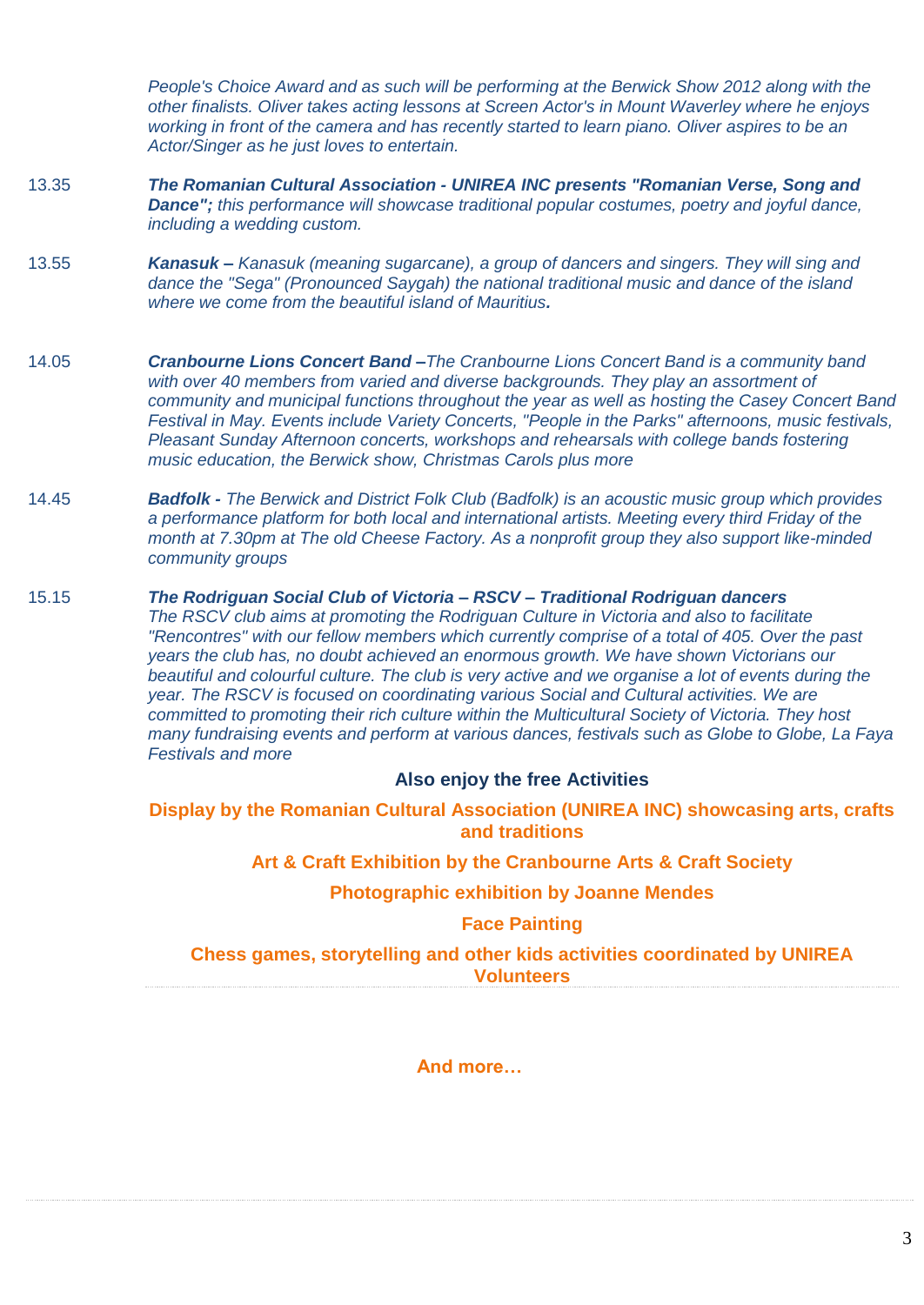### **Australian National Anthem**

Peter Dodds McCormick wrote the Australian National Anthem lyrics in the late 19th century. It quickly gained popularity and was sung by a choir at the inauguration of the Commonwealth of Australia on 1 January 1901.

A referendum held in 1977 to choose a National Song saw Advance Australia Fair received 43.6% of the vote. Waltzing Matilda received 28.5% of approval ahead of God Save the Queen 18.7% while Song of Australia received 9.7% of the vote.

Only the first chorus of Advance Australia Fair is sung at the majority of events where the national anthem is played.

### **Advance Australia Fair**

Australians all let us rejoice For we are young and free With golden soil and wealth for toil Our home is girt by sea Our land abounds in Nature's gifts Of beauty rich and rare In history's page, let every stage Advance Australia fair In joyful strains then let us sing Advance Australia fair

Beneath our radiant Southern Cross We'll toil with hearts and hands To make this Commonwealth of ours Renowned of all the lands For those who've come across the seas We've boundless plains to share With courage let us all combine To advance Australia fair In joyful strains then let us sing Advance Australia fair

<http://www.e-australia.com.au/national-anthem/>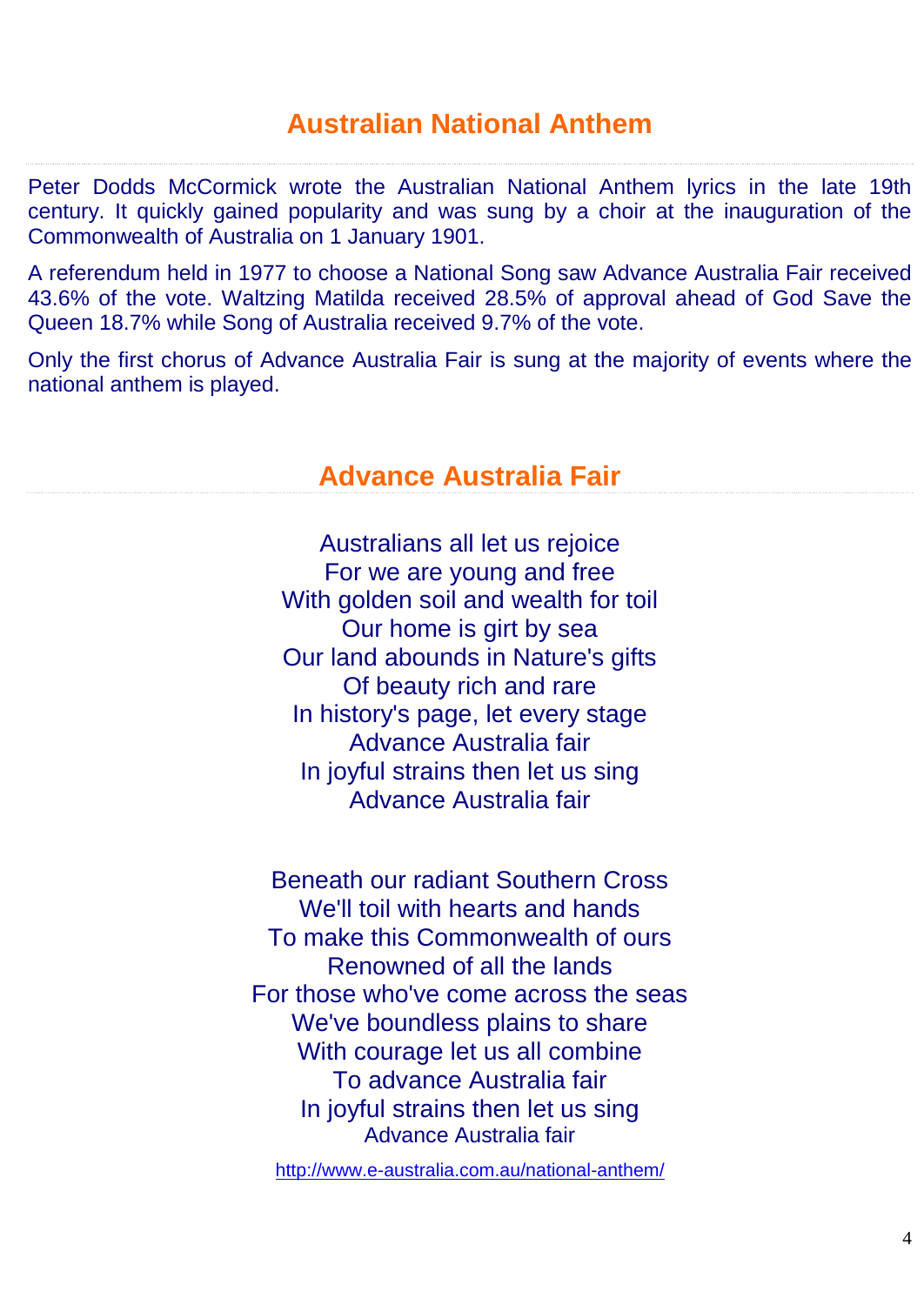# **History of Australia Day**

The tradition of noticing 26 January began early in the nineteenth century with Sydney almanacs referring to First Landing Day or Foundation Day.

That was the day in 1788 Captain Arthur Phillip, commander of the First Fleet of eleven convict ships from Great Britain and the first governor of New South Wales, arrived at Sydney Cove.

Yet the tradition of having Australia Day as a national holiday on 26 January is a recent one. Not until 1935 did all the Australian states and territories use that name to mark that date. Not until 1994 did they begin to celebrate Australia Day consistently as a public holiday on that date.

The evolution of Australia Day has included a number of nationally significant events, including the strong emergence of the Indigenous rights movement on the sesquicentenary of 1938, and the huge bicentenary celebrations of 1988.

A detailed history of Australia Day, written by Dr Elizabeth Kwan and commissioned by the National Australia Day Council, can be found on the Australia Day website: [www.australiaday.org.au/history.](http://www.australiaday.org.au/history)

**Source: Australia Day website accessed 24.1.2010**

<http://www.australiaday.org.au/experience/page76.asp>